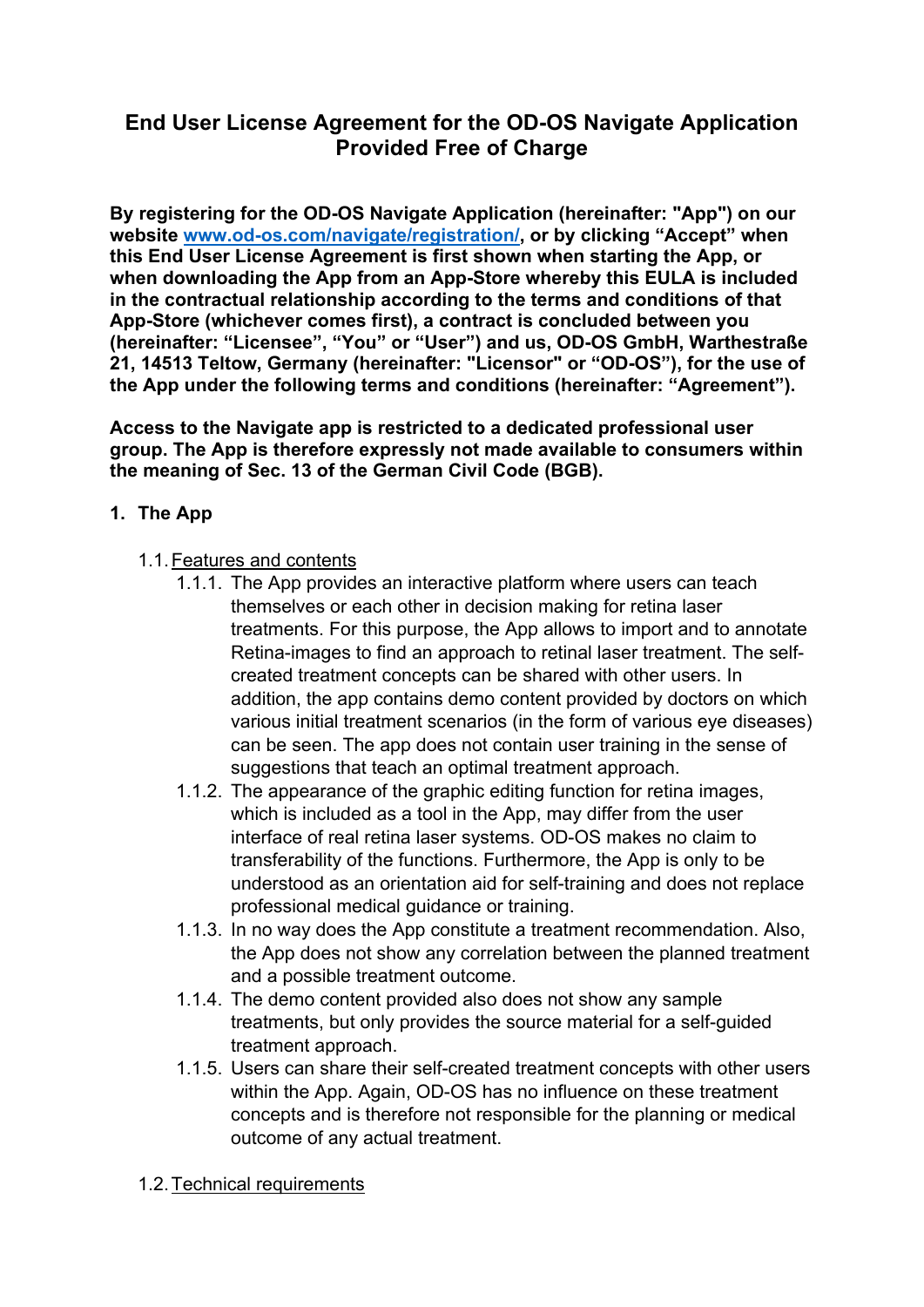- 1.2.1. The App has been developed for the use via Web-browser (Google Chrome and Apple Safari), iOS (Version 14.0 or higher) and Android OS (Version 11.0 or higher) devices (hereinafter: qualified devices).
- 1.2.2. The Licensor provides the App via Web-browser on its website, available at www.od-os.com/navigate/registration/, as well as for download in the App-Stores of Apple and Google. The mobile phone provider may charge for the data transfer to the qualified device. Delays in the provision of the software by the respective App-Store are outside the Licensor's sphere of responsibility and therefore do not justify any claims by the Licensee against the Licensor or any right of the Licensee to terminate the contract.
- 1.2.3. Even though the Licensor intends to keep the App updated so that it complies with modified/new versions of operating systems and mobile devices, no right to claim such update is granted to you.
- 1.2.4. In order to be able to fully use the functions of the App, the qualified device on which the App runs must have an internet connection. This must be provided by the user and is not the subject of the App.

# **2. Scope of License**

- 2.1. The Licensor provides the App to the Licensee and grants the Licensee a non-exclusive, non-sublicensable, revocable, non-transferable right to install and use the App in the form of the object code on qualified devices in accordance with the terms of this Agreement.
- 2.2. Your right to use the App extends to all the associated functions within the scope agreed in this Agreement. No further rights are granted to the App. In this respect, Licensor remains the sole proprietor of all rights.
- 2.3. Licensor reserves the right to modify or discontinue the App at any time in whole or in part and to terminate your access to the App at any time. Licensor may also terminate or suspend your user account for inactivity, which is defined as failing to sign-in to the App for an extended period of time, as determined by Licensor. The termination of your access to the App or your user account also terminates this end user license agreement and thereby terminates the license at any time as determined by Licensor.
- 2.4. This Agreement will also govern any updates of the App provided by Licensor that replace and/or supplement the original App, unless such update is accompanied by a separate license agreement in which case the terms of that license agreement will govern.
- 2.5. You may not distribute or make the App available to third parties, lend, rent, lease, sell or otherwise redistribute the App.
- 2.6. You may not copy or modify, decompile, reverse engineer, disassemble, translate, integrate, adapt, create derivative works or updates of, or attempt to derive the source code of the App, or any part thereof. Furthermore, you are not permitted to remove or damage any protective mechanisms on the App.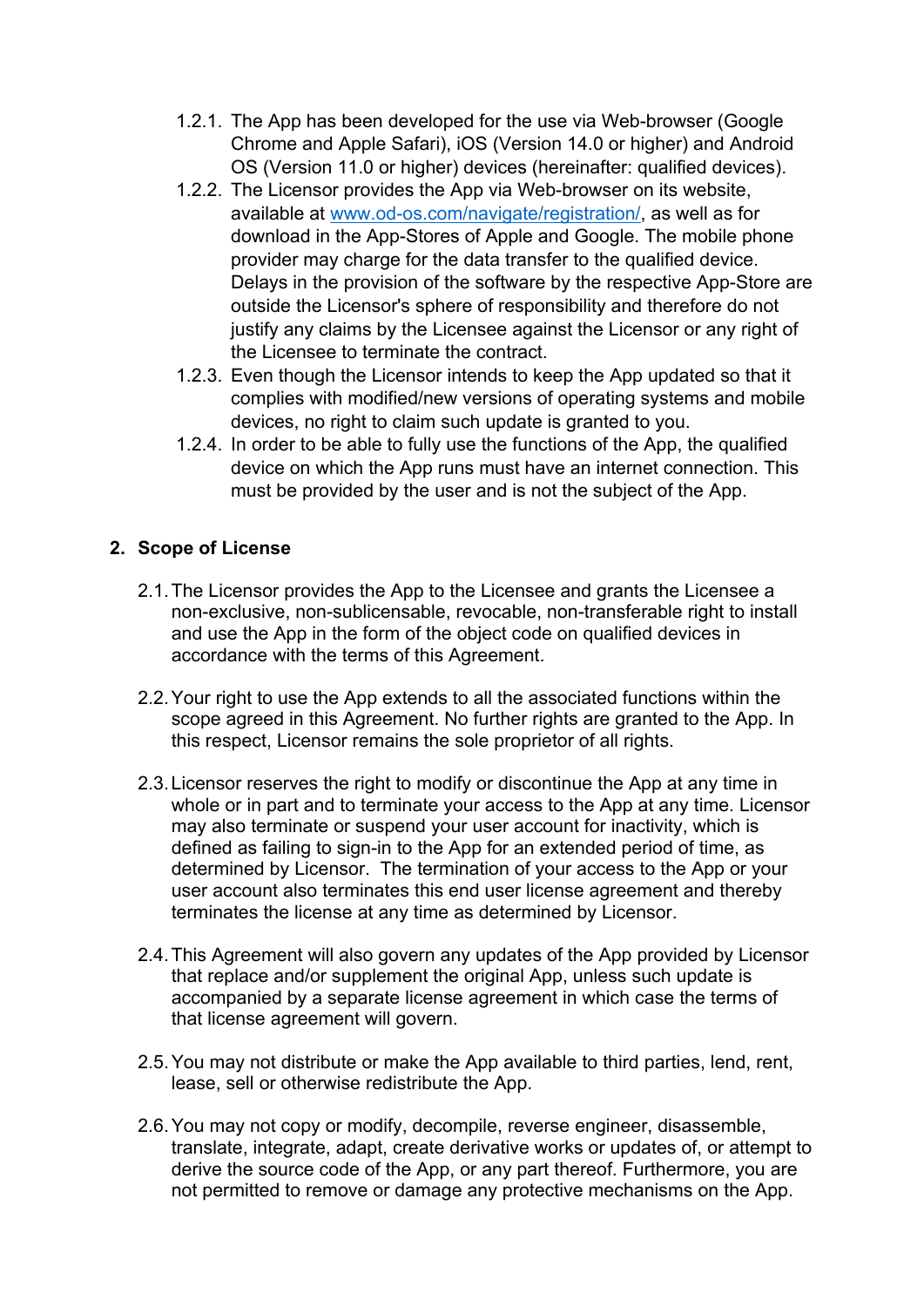2.7. The granting of the rights of use is conditional upon compliance with the terms of this Agreement. In the event of a breach of these terms by the user, the rights of use to the App, including its content, shall automatically expire. Any violation of the aforementioned obligations as well as the attempt of such violation entitles the Licensor to terminate the Agreement immediately. The right to further claims remains reserved.

# **3. Fee**

The use of the App is free of charge.

### **4. Acceptable use, prohibited contents and behavior**

- 4.1. "Contents" refers to all the data and information uploaded by you (including but not limited to images, files, graphics, etc.).
- 4.2. Sole responsibility for all Contents stored or transmitted by the user using the App is borne by the user who transmits the Contents to OD-OS. OD-OS does not check Contents stored and/or transmitted by the user. For this reason, OD-OS disclaims all warranty for the accuracy, appropriateness, and quality of such Contents.
- 4.3. OD-OS only stores Contents entered by the user during the term of the Agreement. These Contents will be deleted upon termination of the Agreement with the respective user.
- 4.4. The App is intended for medical training and education. For this reason, you may only upload content that is suitable for this purpose (in particular, images of the Retina).
- 4.5. You are prohibited from uploading to or entering in the App any Contents which are contrary to the purpose of the App, the law, official orders or public policy or morality. OD-OS will investigate any information from You relating to such Contents and will take corresponding steps following such investigation.

When using the App the user may not, in particular:

- 4.5.1. provide incorrect personal data about his/her user account;
- 4.5.2. grant other unauthorized persons access to his/her user account;
- 4.5.3. upload or publish contents which contain viruses, worms, trojans or other malicious code; or use the App to transmit such code;
- 4.5.4. store, publish and/or transmit any data, texts, images, videos, files, links or other contents which, under the applicable law, incite hatred, are illegal, damaging, threatening, harassing, defamatory, vulgar, obscene, racist or which may cause offence in any other way or which might be injurious in any way to minors including but not limited to material which is pornographic, glorifies violence or is otherwise harmful to young people;
- 4.5.5. store, publish and/or transmit contents which violate the rights of third parties, including but not limited to patents, trademarks, copyrights or ancillary copyrights, business secrets, personal rights or privacy or proprietary rights;
- 4.5.6. store, publish and/or transmit contents which he/she is not entitled to do;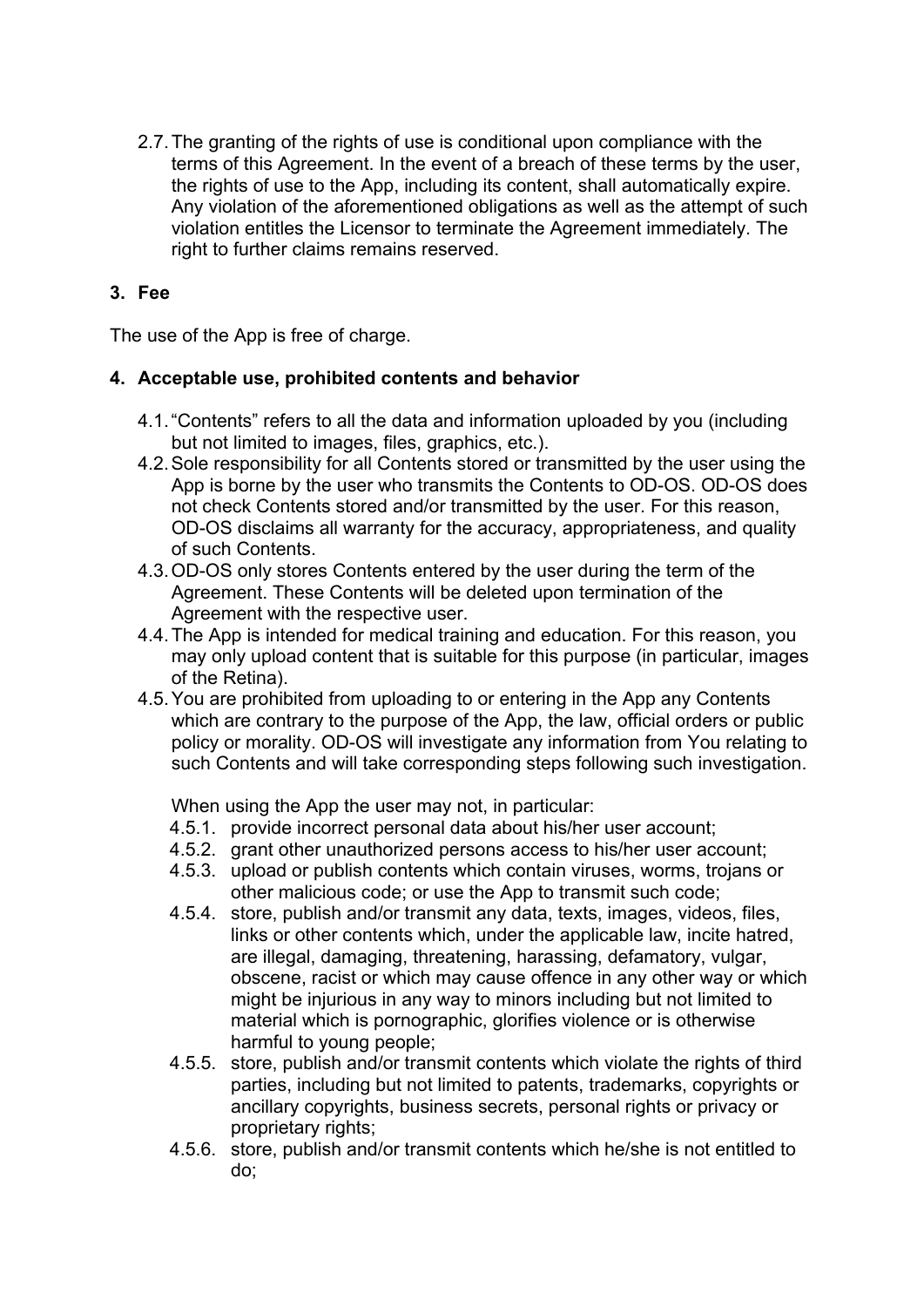- 4.5.7. falsify data or manipulate in any other way distinctive features to conceal the origin of content transmitted using the App;
- 4.5.8. store, publish and/or transmit unsolicited advertising, promotional material, junk or mass emails ("spam"), chain letters, pyramid schemes or other advertising;
- 4.5.9. harass, insult, threat, vilify, distress or embarrass anyone, whether a natural or legal person or corporation, or make or spread false statements relating to a natural or legal person or corporation;
- 4.5.10. collect, store, or transmit personal data on other users without the data subject's permission.

The App may only be used if use and access does not breach the Agreement or the law and does not impair the functioning and security of the App.

### **5. Rights and duties**

- 5.1. Regardless of any further provisions in this Agreement, OD-OS is entitled to block a user from using the App if there is reasonable suspicion that the user has culpably infringed any of the provisions of this Agreement. Instead of blocking use, in such cases OD-OS will also be entitled to delete the user's account in compliance with data protection regulations and legal retention periods. The user may prevent this by submitting suitable evidence which refutes such suspicion. OD-OS will only grant the user renewed access after the user's infringement of the relevant provision has been permanently rectified and this has been demonstrated to OD-OS by the user. At the discretion of OD-OS a user who has committed an infringement as detailed in sentence 1 may not necessarily be granted access to use the App.
- 5.2. OD-OS is entitled to change, expand, and temporarily or permanently discontinue the functionalities of the App at any time. The user has no claim to the use of individual or all functionalities of the app, in particular to constant availability.

### **6. Warranty**

- 6.1. The App is provided free of charge and "as is" without any warranty of any kind, whether express or implied, including, but not limited to, implied warranties of merchantability, fitness for a particular purpose, noninfringement, or course of performance – except in the case of defects caused by OD-OS intentionally or through gross negligence.
- 6.2. Licensor, its subsidiaries, affiliates, and its licensors do not warrant that a) the App will function uninterrupted, secure or is available at any particular time or location; b) any errors or defects will be corrected; c) any function will remain unchanged or available or d) the results of using the App will meet your requirements.

# **7. Liability**

- 7.1. OD-OS shall be liable without limitation in accordance with the statutory provisions:
	- 7.1.1. in the event of intent or gross negligence;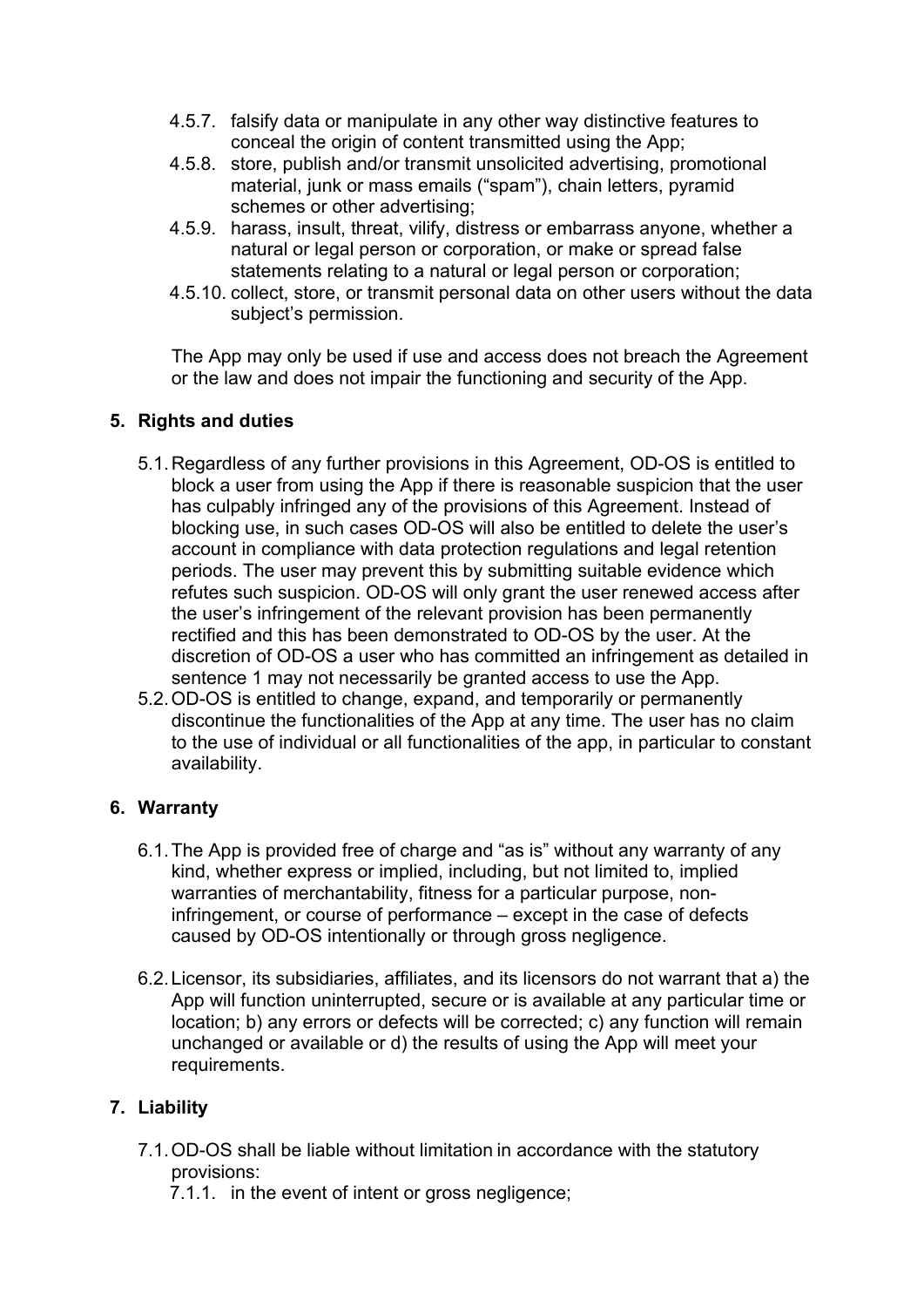- 7.1.2. within the scope of any guarantee expressly given by OD-OS;
- 7.1.3. for injury to body, life or health;
- 7.1.4. to the extent applicable: for claims under the Product Liability Act, but only in accordance with the provisions therein.
- 7.2. Since the app is provided free of charge, liability for ordinary negligence is excluded.
- 7.3. Insofar as liability for ordinary negligence cannot be excluded due to mandatory statutory provisions, liability for ordinary negligence shall be limited to the foreseeable damage typical for the contract. Liability for loss of profit is excluded in this case.
- 7.4. Insofar as and for as long as a case of force majeure exists which temporarily impedes or makes impossible the proper execution of the agreement, OD-OS shall be released from its performance obligation in this respect.
- 7.5. The above limitation of liability also applies in case of your claims for damages against Licensor's employees, statutory representatives [gesetzliche Vertreter] or agents [Erfüllungsgehilfen].
- 7.6. Any further liability is excluded.

### **8. Indemnification**

The user must indemnify OD-OS, its representatives, employees and partners against all claims, demands, losses or damages, including appropriate legal (defence and court) costs arising from or in connection with the illegal or non-contractual use of the App. This shall not apply if the user is not responsible for the legal violation.

#### **9. Contact Information**

In case of questions, complaints or claims with respect to the App please contact:

Name: OD-OS GmbH Address: Warthestr. 21, 14513 Teltow, Germany E-Mail: marketing@od-os.com

### **10. Termination**

- 10.1. The Agreement is effective until either
	- you terminate the Agreement by email; or
	- Licensor terminates your access to the App in accordance with this Agreement; or
	- Licensor removes the App from the app store and webpage.
- 10.2. Your rights under this Agreement will terminate automatically and without notice from Licensor if you fail to comply with any term(s) of this Agreement.
- 10.3. Upon termination of the Agreement, you shall cease all use of the App and destroy all copies, full or partial, of the App.

### **11. Data Protection**

OD-OS observes all applicable national and European data protection regulations. Personal data of users is treated confidentially and in a manner compliant with data protection law. The data protection declaration, available at https://www.od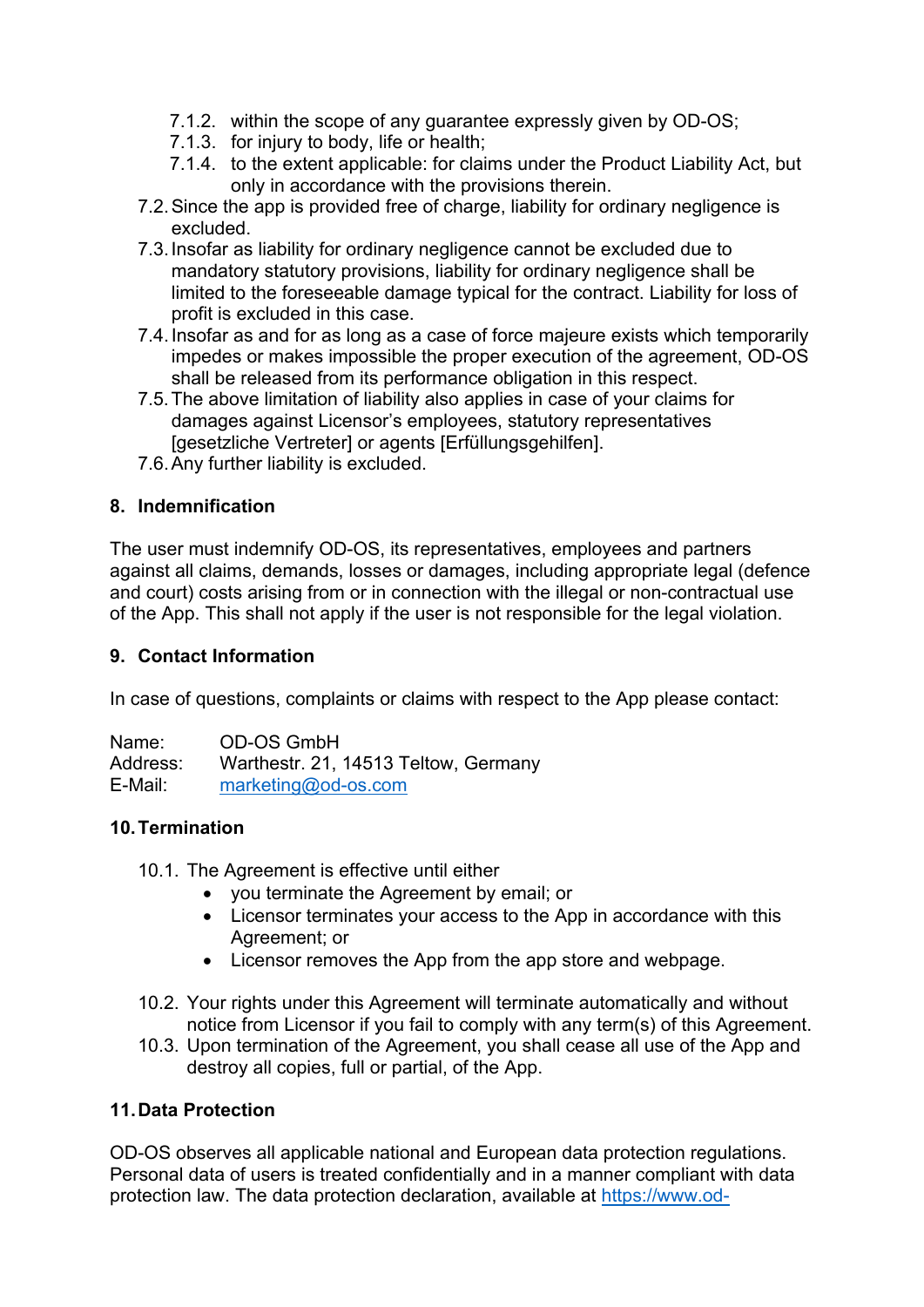os.com/privacy-policy/navigate/, provides more detailed information on the collection, processing and use of personal data in or in connection with the app.

# **12. Applicable Law**

This Agreement is governed by the laws of the Federal Republic of Germany excluding its conflicts of law rules. The application of the United Nations Convention on Contracts for the International Sale of Goods (CISG) is expressly excluded.

## **13. Miscellaneous**

- 13.1. If any of the provisions of this Agreement should be or become invalid, the validity of the remaining provisions shall not be affected. Invalid provisions shall be replaced by valid provisions, which, as closely as possible, reflect the intended purpose of the invalid provisions.
- 13.2. Any ancillary agreements to this agreement shall only be effective if they have been confirmed in writing by OD-OS. This also applies to the cancellation of this provision.
- 13.3. The place of jurisdiction for all disputes arising from and in connection with the use of the App and this Agreement shall be the registered office of OD-OS. Legally mandatory places of jurisdiction shall remain unaffected.

# **14. Additional terms for the iOS and Android versions of the App**

Depending on the platform from which the App has been downloaded (Apple AppStore/Google PlayStore), additional terms and conditions may apply to the use of the App. It is the sole responsibility of the user to identify these additional or (possibly) prevailing terms and conditions. The user is obligated to only act in accordance with said terms and conditions.

### **14.1. Additional terms and conditions for iOS (Apple, AppStore)**

14.1.1. Acknowledgement

This End-User License Agreement (EULA thereafter) is concluded between the User and OD-OS only. OD-OS and not Apple is solely responsible for the Licensed Application and the content thereof. If Terms of this EULA are in conflict with the Apple Media Service Terms and conditions or the Volume Content Terms as of the Effective Date (which the user acknowledges he has had the opportunity to review), the terms and conditions set forth in the Apple Media Service Terms and conditions or the Volume Content Terms shall prevail.

14.1.2. Scope of License

The License granted to the end-user under clause 2 of this Agreement for the licensed application is limited to a non-transferable license, under which the end-user may use the licensed application on any Apple-branded Products that the end-user owns or controls and as permitted by the Usage Rules set forth in the Apple Media Service Terms and conditions, except that such licensed application may be accessed, acquired and used by the other accounts associated with the purchaser via Family Sharing or volume purchasing.

14.1.3. Maintenance and Support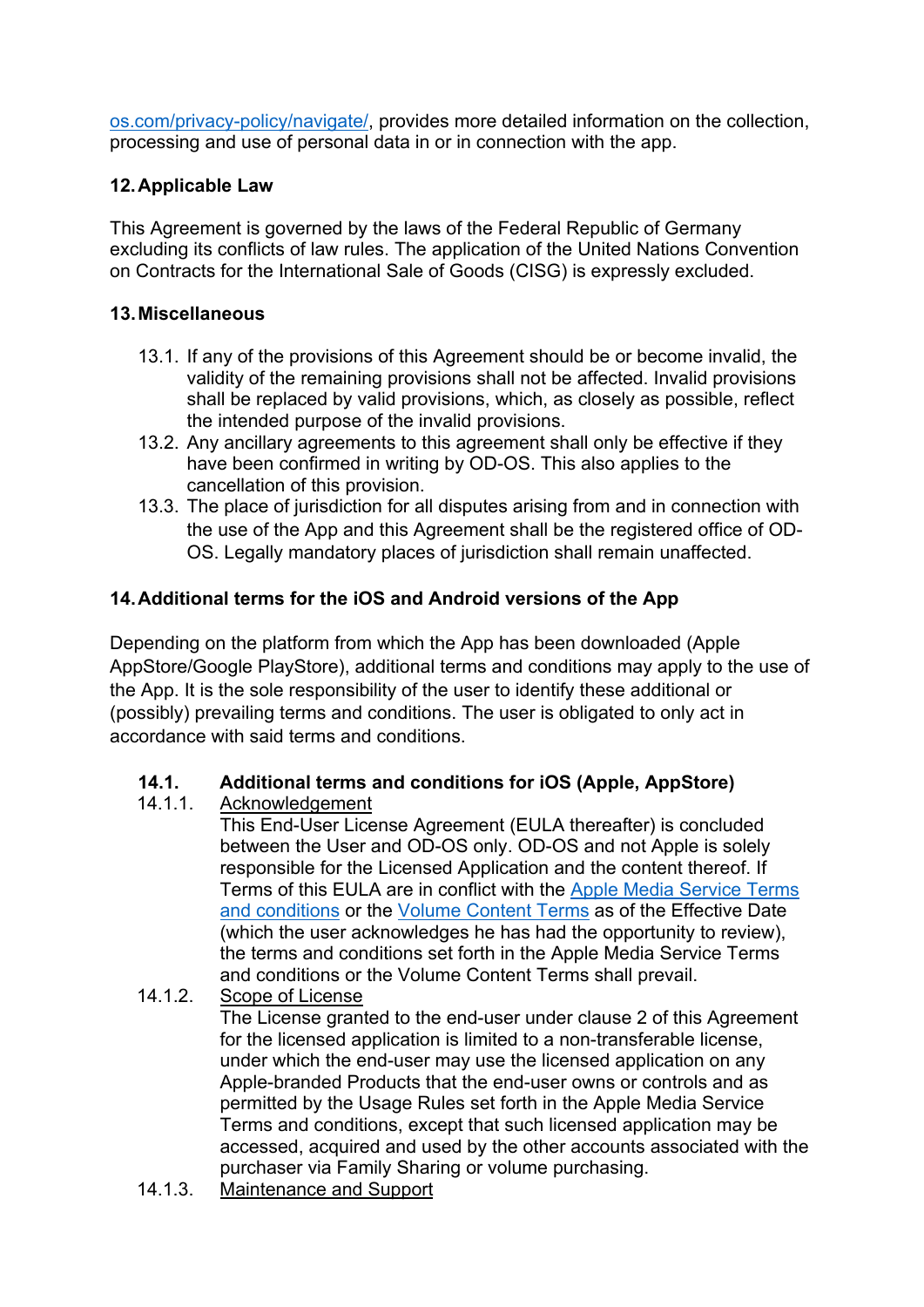The user acknowledges that OD-OS is solely responsible for providing any maintenance and support services with respect to the Licensed Application, as specified in this Agreement (if any), or as required under applicable law. Both parties of this Agreement acknowledge that Apple has no obligation whatsoever to furnish any maintenance and support services with respect to the Licensed Application.

14.1.4. Warranty

The user acknowledges that OD-OS is solely responsible for any product warranties, whether expressed or implied by law, to the extent not effectively disclaimed. In the event of any failure of the Licensed Application to conform to any applicable warranty, the end-user may notify Apple, and Apple will refund the purchase price (if any) for the Licensed Application to that end-user. To the maximum extent permitted by applicable law, Apple has no other warranty obligation whatsoever with respect to the Licensed Application. OD-OS is also solely responsible for any other claims, losses, liabilities, damages, costs or expenses attributable to any failure to conform to any warranty.

14.1.5. Product Claims

Both parties of this Agreement acknowledge that OD-OS and not Apple is responsible for addressing any claims of the end-user or any third party relating to the Licensed Application or the end-user's possession and/or use of that Licensed Application, including, but not limited to: (i) product liability claims;

(ii) any claim that the Licensed Application fails to conform to any applicable legal or regulatory requirement; and

(iii) claims arising under consumer protection or similar legislation, including in connection with the Licensed or Custom Application's use of the HealthKit and HomeKit frameworks.

14.1.6. Intellectual Property Rights

Both parties of this Agreement acknowledge that, in the event a third party claims that the Licensed Application or the end-user's possession and use of that Licensed Application infringes that third party's intellectual property rights, OD-OS and not Apple will be solely responsible for the investigation, defense, settlement and discharge of any such intellectual property infringement claim. The right of indemnification against the user under clause 8 of this Agreement remains unaffected.

14.1.7. Legal Compliance

The end-user represents and warrants that

(i) he is not located in a country that is subject to a U.S. Government embargo, or that has been designated by the U.S. Government as a "terrorist supporting" country; and

(ii) he is not listed on any U.S. Government list of prohibited or restricted parties.

14.1.8. Third Party Terms of Agreement

Both parties of this Agreement acknowledge and agree that Apple, and Apple's subsidiaries, are third party beneficiaries of this agreement, and that, upon the user's acceptance of the terms and conditions of this agreement, Apple will have the right (and will be deemed to have accepted the right) to enforce this agreement against the user as a third party beneficiary thereof.